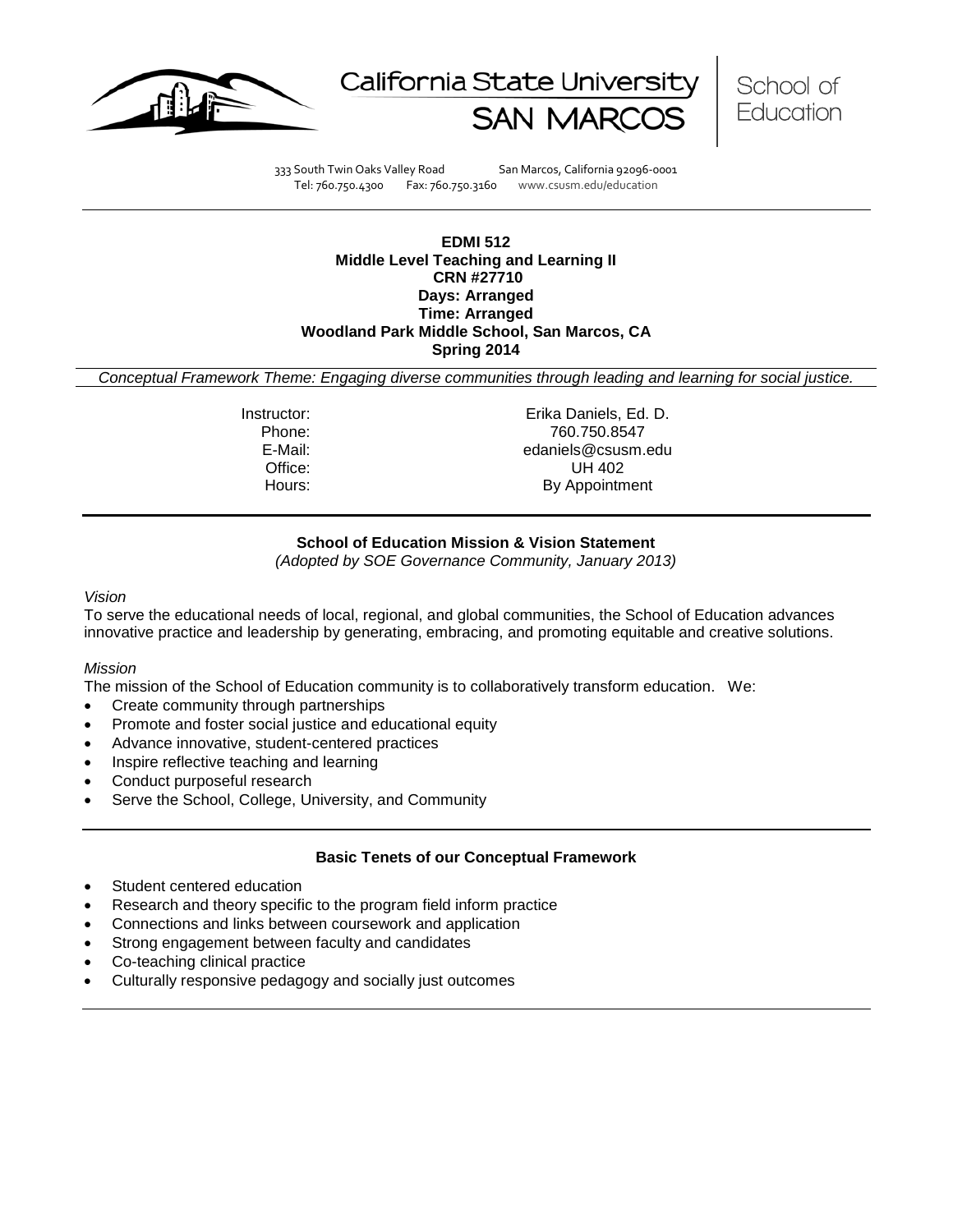# **COURSE DESCRIPTION**

Focuses on developing an advanced understanding of learning theory and instructional practice in self-contained or departmentalized settings. *Prerequisite: EDMI 511.*

### **Course Prerequisites**

Admission to the Middle Level Teacher Credential Program and EDMI 511.

### **Course Objectives**

- 1. Students will demonstrate knowledge of general learning theories and experiences within a wide range of pedagogical practices.
- 2. Students will demonstrate awareness of the multiple perspectives and learning styles existing in diverse classrooms and other educational settings.
- 3. Students will discuss and experiment with a variety of techniques and methods of instruction.

### **Required Texts**

- 1. Brown, D. & Knowles, T. (2010). *What Every Middle School Teacher Should Know* (2nd ed.)*.* Portsmouth, NH: Heinemann.
- 2. One of 8 young adolescent books to be described in class
- 3. Additional Readings will be provided via Cougar Courses.

# **Recommended Texts**

1. Lemov, D. (2012). *Teach Like a Champion Field Guide: A Practical Resource to make the 49 Techniques Your Own.* San Francisco, CA: Jossey-Bass.

# **Authorization to Teach English Learners**

This credential program has been specifically designed to prepare teachers for the diversity of languages often encountered in California public school classrooms. The authorization to teach English learners is met through the infusion of content and experiences within the credential program, as well as additional coursework. Candidates successfully completing this program receive a credential with authorization to teach English learners. *(Approved by CCTC in SB 2042 Program Standards, August 02)*

# **STUDENT LEARNING OUTCOMES**

### **Teacher Performance Expectation (TPE) Competencies**

The course objectives, assignments, and assessments have been aligned with the CTC standards for the Multiple Subjects Credential. This course is designed to help teachers seeking a California teaching credential to develop the skills, knowledge, and attitudes necessary to assist schools and district in implementing effective programs for all students. The successful candidate will be able to merge theory and practice in order to realize a comprehensive and extensive educational program for all students. You will be required to formally address the following TPEs in this course:

- TPE 6d Engaging and supporting all learners (Strategy Matrix)
- TPE 9 Instructional Planning (Unit Plan)
- TPE 14 Educational technology (Unit Plan)

### **California Teacher Performance Assessment (CalTPA)**

Beginning July 1, 2008 all California credential candidates must successfully complete a state-approved system of teacher performance assessment (TPA), to be embedded in the credential program of preparation. At CSUSM this assessment system is called the CalTPA or the TPA for short.

To assist your successful completion of the TPA, a series of informational seminars are offered over the course of the program. TPA related questions and logistical concerns are to be addressed during the seminars. Your attendance to TPA seminars will greatly contribute to your success on the assessment.

Additionally, SoE classes use common pedagogical language, lesson plans (lesson designs), and unit plans (unit designs) in order to support and ensure your success on the TPA and more importantly in your credential program.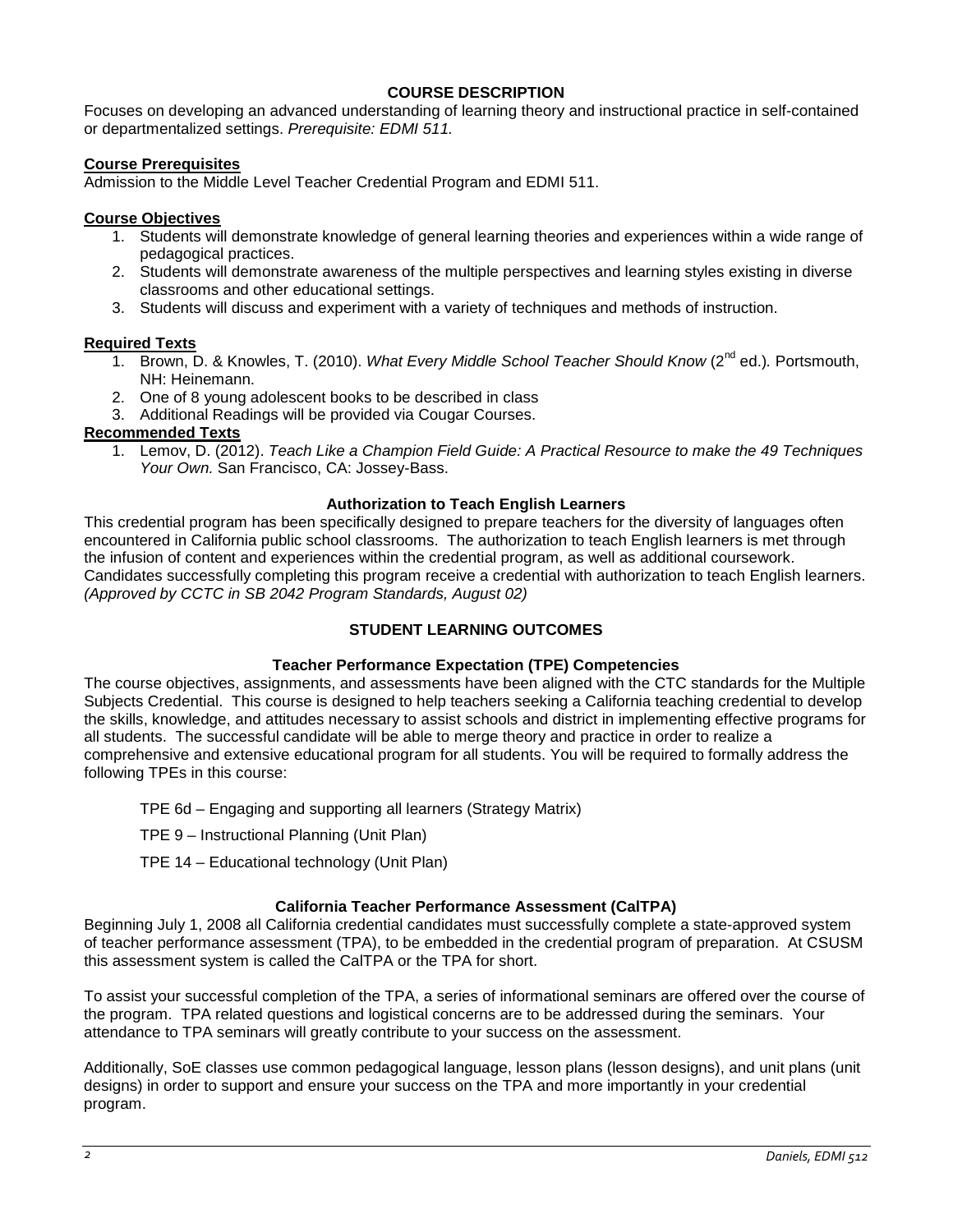The CalTPA Candidate Handbook, TPA seminar schedule, and other TPA support materials can be found on the SoE website: <http://www.csusm.edu/education/CalTPA/ProgramMaterialsTPA.html>

# **GENERAL CONSIDERATIONS**

### **School of Education Attendance Policy – Attendance is Mandatory**

Due to the dynamic and interactive nature of courses in the School of Education, all candidates are expected to attend all classes and participate actively. At a minimum, candidates must attend more than 80% of class time, or s/he may not receive a passing grade for the course at the discretion of the instructor. Individual instructors may adopt more stringent attendance requirements. Should the candidate have extenuating circumstances, s/he should contact the instructor as soon as possible. *(Adopted by the COE Governance Community, December, 1997).*

This course: Teacher education is a professional preparation program. Therefore, for this course: students missing more than one class session cannot earn an A or A-. Students missing more than two class sessions cannot earn a B or B+. Students missing more than three classes cannot earn a C+. Arriving late or leaving early by more than 20 minutes counts as an absence. Notifying the instructor does not constitute an excuse. All assignments must be turned in on due date even in case of an absence.

### **Students with Disabilities Requiring Reasonable Accommodations**

Candidates with disabilities who require reasonable accommodations must be approved for services by providing appropriate and recent documentation to the Office of Disable Student Services (DSS). This office is located in Craven Hall 4300, and can be contacted by phone at (760) 750-4905, or TTY (760) 750-4909. Candidates authorized by DSS to receive reasonable accommodations should meet with their instructor during office hours or, in order to ensure confidentiality, in a more private setting.

# **All University Writing Requirement**

The CSUSM writing requirement of 2500 words is met through the completion of course assignments. Therefore, all writing will be looked at for content, organization, grammar, spelling, and format. For this class please use APA Manual,  $6<sup>th</sup>$  edition—see a quide at<http://owl.english.purdue.edu/owl/section/2/10/>.

### **Person-First Language**

Use "person-first" language in all written and oral assignments and discussions (e.g., "student with autism" rather than "autistic student"). Disabilities are not persons and they do not define persons, so do not replace personnouns with disability-nouns. Further, emphasize the person, not the disability, by putting the person-noun first.

### **CSUSM Academic Honesty Policy**

"Students will be expected to adhere to standards of academic honesty and integrity, as outlined in the Student Academic Honesty Policy. All written work and oral presentation assignments must be original work. All ideas/materials that are borrowed from other sources must have appropriate references to the original sources. Any quoted material should give credit to the source and be punctuated with quotation marks.

Students are responsible for honest completion of their work including examinations. There will be no tolerance for infractions. If you believe there has been an infraction by someone in the class, please bring it to the instructor's attention. The instructor reserves the right to discipline any student for academic dishonesty in accordance with the general rules and regulations of the university. Disciplinary action may include the lowering of grades and/or the assignment of a failing grade for an exam, assignment, or the class as a whole."

Incidents of Academic Dishonesty will be reported to the Dean of Students. Sanctions at the University level may include suspension or expulsion from the University.

### **Plagiarism:**

As an educator, it is expected that each candidate will do his/her own work, and contribute equally to group projects and processes. Plagiarism or cheating is unacceptable under any circumstances. If you are in doubt about whether your work is paraphrased or plagiarized see the Plagiarism Prevention for Students website [http://library.csusm.edu/plagiarism/index.html.](http://library.csusm.edu/plagiarism/index.html) If there are questions about academic honesty, please consult the University catalog.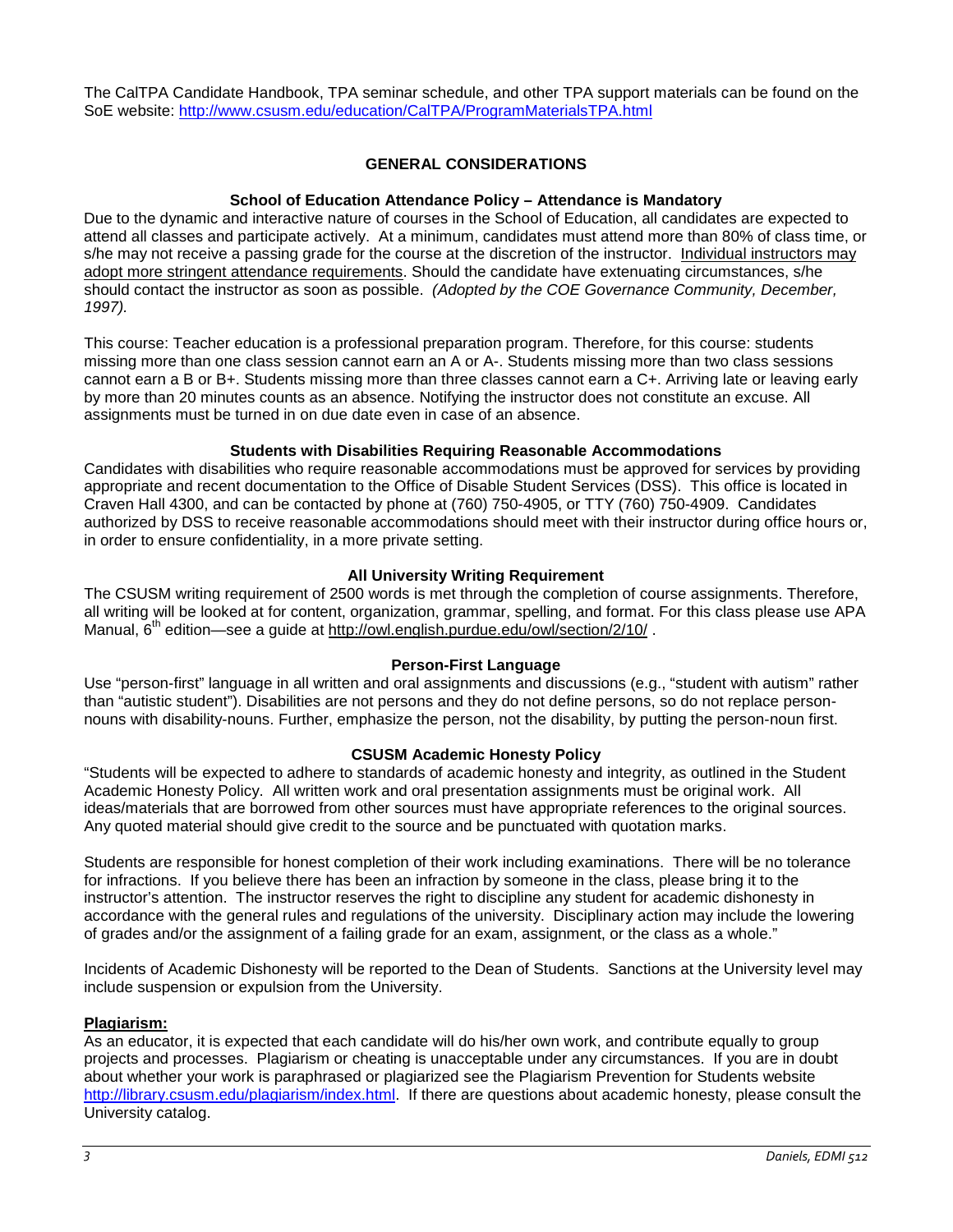# **Use of Technology**

Candidates are expected to demonstrate competency in the use of various forms of technology (i.e. word processing, electronic mail, Moodle, use of the Internet, and/or multimedia presentations). Specific requirements for course assignments with regard to technology are at the discretion of the instructor. Keep a digital copy of all assignments for use in your teaching portfolio. All assignments will be submitted online, and some will be submitted in hard copy as well. Details will be given in class.

### **Electronic Communication Protocol**

Electronic correspondence is a part of your professional interactions. If you need to contact the instructor, e-mail is often the easiest way to do so. It is my intention to respond to all received e-mails in a timely manner. Please be reminded that e-mail and on-line discussions are a very specific form of communication, with their own nuances and etiquette. For instance, electronic messages sent in all upper case (or lower case) letters, major typos, or slang, often communicate more than the sender originally intended. With that said, please be mindful of all e-mail and on-line discussion messages you send to your colleagues, to faculty members in the School of Education, or to persons within the greater educational community. All electronic messages should be crafted with professionalism and care.

Things to consider:

- Would I say in person what this electronic message specifically says?
- How could this message be misconstrued?
- Does this message represent my highest self?
- Am I sending this electronic message to avoid a face-to-face conversation?

In addition, if there is ever a concern with an electronic message sent to you, please talk with the author in person in order to correct any confusion.

# **Computer/Cell Phone Use during Class Sessions**

You are welcome to use a laptop computer in class when working on class assignments, for example. However, you will need to save checking email or other personal computer use for time outside of class. Please refrain from texting in class. Most students find it disruptive when they are focusing on class activities or listening to presentations. Your kind consideration is greatly appreciated by all!

### **Special Education Inclusion**

Consistent with the intent to offer a seamless teaching credential in the School of Education, this course will introduce the collaborative infusion of special education competencies that reflect inclusive educational practices.

### **Assessment of Professional Dispositions**

Assessing a candidate's dispositions within a professional preparation program is recognition that teaching and working with learners of all ages requires not only specific content knowledge and pedagogical skills, but positive attitudes about multiple dimensions of the profession. The School of Education has identified six dispositions – social justice and equity, collaboration, critical thinking, professional ethics, reflective teaching and learning, and life-long learning—and developed an assessment rubric. For each dispositional element, there are three levels of performance - *unacceptable*, *meets, and advanced.*

The assessment is designed to provide candidates with ongoing feedback for their growth in professional dispositions and includes a self-assessment by the candidate. The dispositions and rubric are presented, explained and assessed in one or more designated courses in each program as well as in clinical practice. Based upon assessment feedback candidates will compose a reflection that becomes part of the candidate's Teaching Performance Expectation portfolio.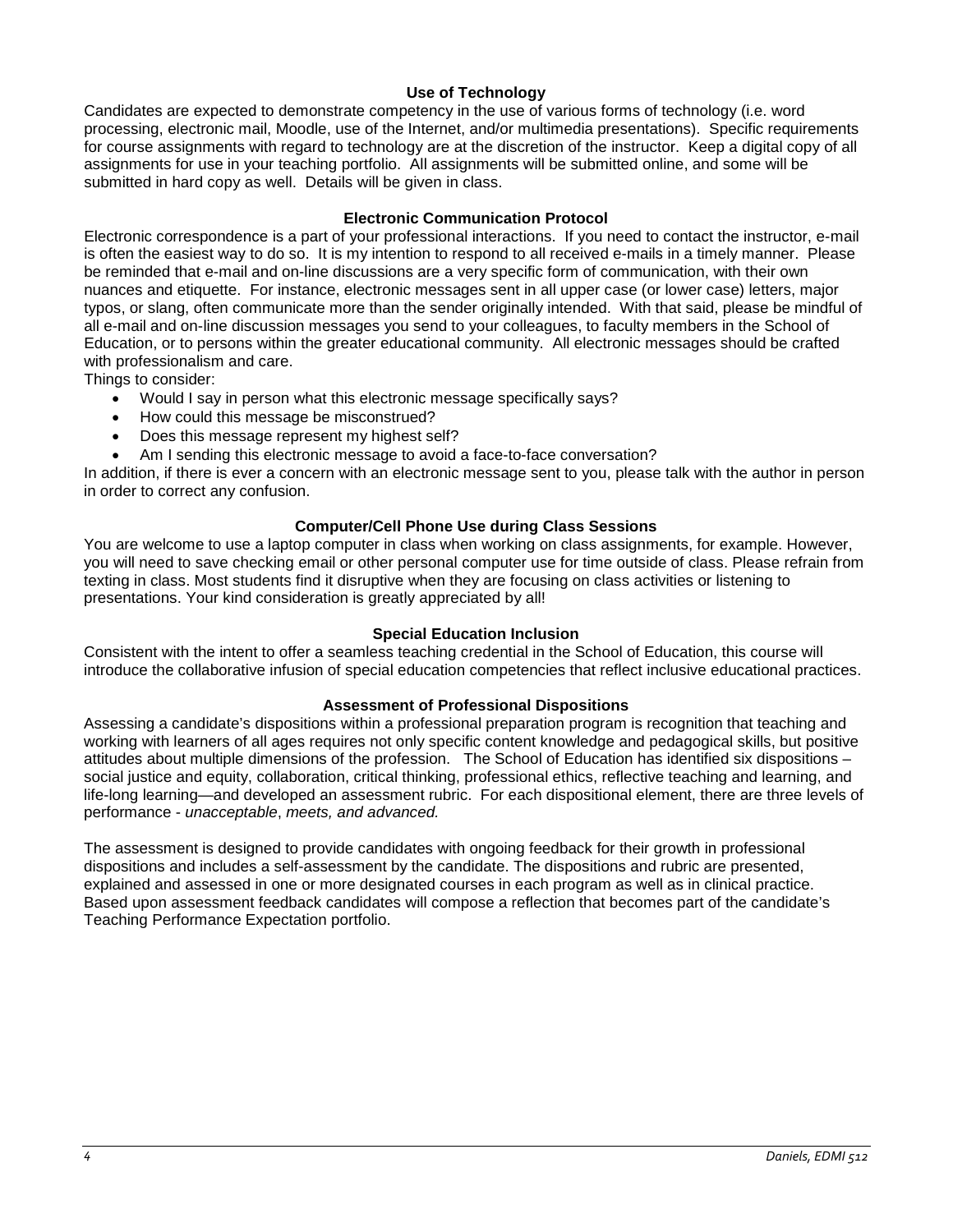### **Grading Standards and Expectations**

Teacher education is a professional preparation program. It is expected students will come to class prepared to discuss the readings, submit required assignments, and participate in class activities. Students are expected to adhere to academic honesty and integrity, standards of dependability, confidentiality and writing achievement. Because it is important for teachers to be able to effectively communicate their ideas to students, parents, colleagues, and administrators, writing that is original, clear and error-free is a priority for the School of Education. It is expected that work will be turned in on time. Please discuss individual issues with the instructor. Furthermore,

- You must maintain a B average (3.0 GPA), with all grades at a C+ or better, in your teacher education courses to receive a teaching credential from the State of California.
- Late assignments will be accepted only under extenuating circumstances. Consult the instructor in advance if an assignment will be turned in late.

| A  | 93-100 points | А- | 90-92 points |
|----|---------------|----|--------------|
| B+ | 88-89 points  | в  | 83-87 points |
| B- | 80-82 points  | C+ | 78-79 points |

| <b>Assignment</b>                          | <b>Points</b> | Due Date          |
|--------------------------------------------|---------------|-------------------|
| Classroom Management Assessment & Plan     | 20            | February 10, 2014 |
| <b>Exceptionality Matrix/Brochure</b>      | 20            | February 12, 2014 |
| <b>Effective Teaching Strategy "Cards"</b> | 20            | May 16, 2014      |
| Unit of Study                              | 20            |                   |
| Interview Portfolio/Website                | 20            | May 16, 2014      |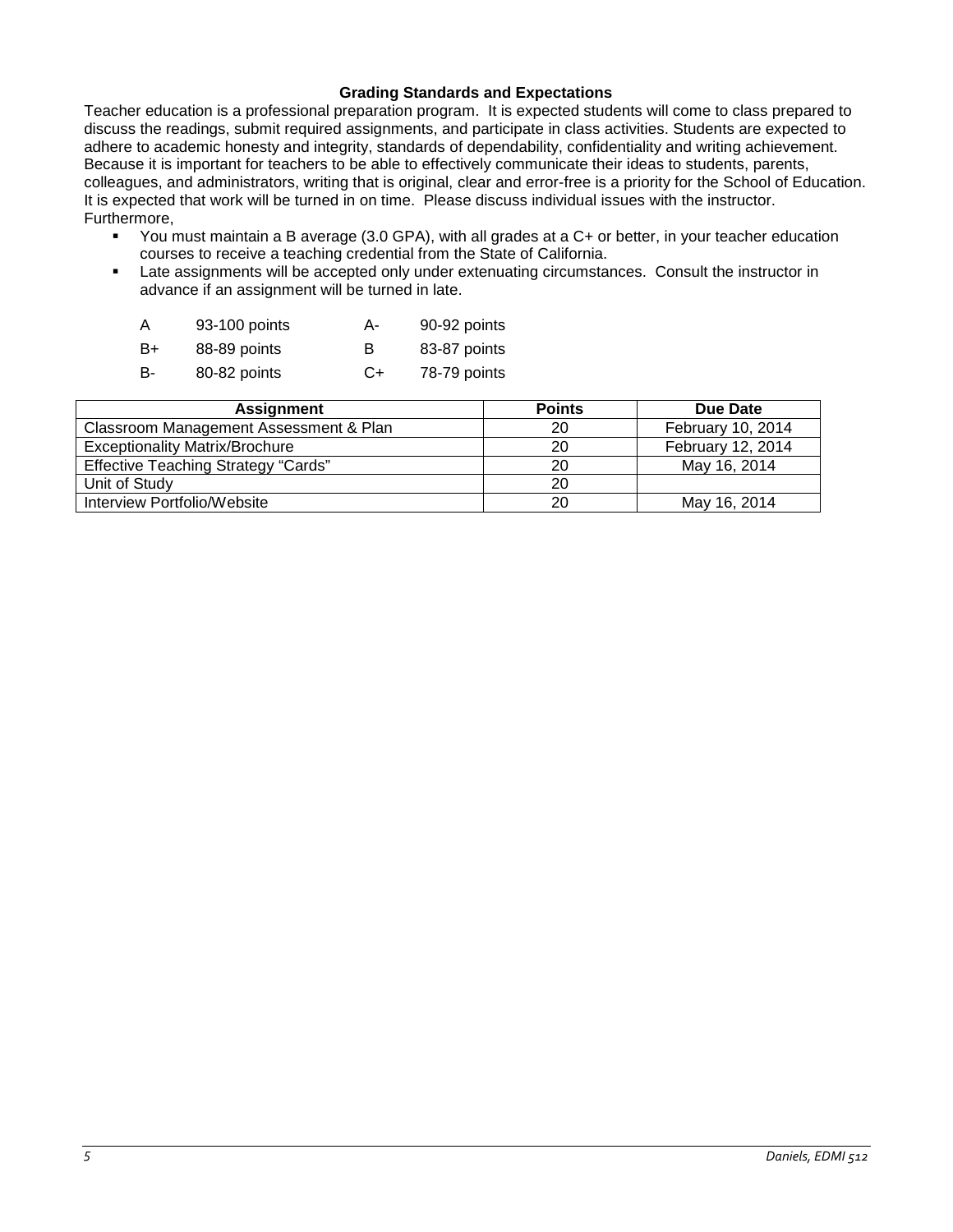# **EDMI 512 COURSE SCHEDULE, SPRING 2014**

| Week/Theme                                              | <b>Date/Session</b>                      | <b>Topics</b>                                                                          | <b>Readings and Assignments Due</b>                                                                  |
|---------------------------------------------------------|------------------------------------------|----------------------------------------------------------------------------------------|------------------------------------------------------------------------------------------------------|
| Week 1:<br><b>Building</b><br><b>Community</b>          | #1: Monday January<br>$21 - PM$          | <b>Semester Overview</b><br><b>Community Building</b>                                  | Syllabus                                                                                             |
|                                                         | #2: Thursday January<br>$23 - PM$        | Strategies for effective<br>lesson planning                                            | Brown & Knowles, Chapters 2 & 3                                                                      |
| Week 2:<br><b>Motivation &amp;</b><br><b>Engagement</b> | #3: Tuesday, January<br>$28 - AM$        | Effective teaching<br>strategies                                                       |                                                                                                      |
|                                                         | #4: Friday, January 31-<br>AM            | <b>Differentiation</b><br>Supporting struggling<br>students                            | Brown & Knowles, Chapter 7<br><b>Articles on Cougar Courses</b>                                      |
| Week 3:<br><b>Classroom</b><br><b>Management</b>        | #5: Tuesday, February 4,<br><b>PM</b>    | High Tech Middle                                                                       | Brown & Knowles, Chapter 10                                                                          |
| <b>Weeks 4 &amp; 5:</b><br>Demonstrating<br>Learning,   | #6: Monday, February<br>$10 - AM$        | Assessment                                                                             | Brown & Knowles, Chapter 8<br><b>DUE: Classroom Management</b><br><b>Assessment &amp; Plan</b>       |
| Assessment, &<br><b>Evaluation</b>                      | #7: Wednesday,<br>February 12-PM         | Unit planning                                                                          | Brown & Knowles, Chapter 6                                                                           |
|                                                         | #8: Monday, February<br>$17 - AM$        | Unit planning                                                                          | Brown & Knowles, Chapter 9                                                                           |
| Week 6:<br><b>Special</b><br><b>Education</b>           | #9 & #10: Monday,<br>February 24-AM & PM | <b>SSTs &amp; IEPs</b><br><b>RTI</b><br>Handicapping conditions                        | <b>Articles on Cougar Courses</b><br>DUE (to be completed in class):<br><b>Exceptionality matrix</b> |
| Week 6:<br>Professionalism                              | #11: Wednesday,<br>February 26-PM        | Creating motivating<br>learning environments                                           | Brown & Knowles, Chapter 5                                                                           |
| <b>Weeks 7-16:</b><br><b>Content Area</b>               | #12: Friday, March 7-<br>AM              | Effective teaching<br>strategies (portfolios)                                          |                                                                                                      |
| <b>Applications</b>                                     | #13 & 14: Friday, April<br>25-AM & PM    | Mock interviews<br>Synthesis: Differentiation,<br>lesson planning, class<br>management | Brown & Knowles, Chapter 11                                                                          |
|                                                         | #15: Friday, May 16                      | Portfolios/websites<br>Goal setting                                                    | DUE (on your website):<br><b>Teaching Strategy "Cards"</b><br><b>DUE: Portfolio/Website</b>          |

(The Instructor reserves the right to alter the course schedule.)